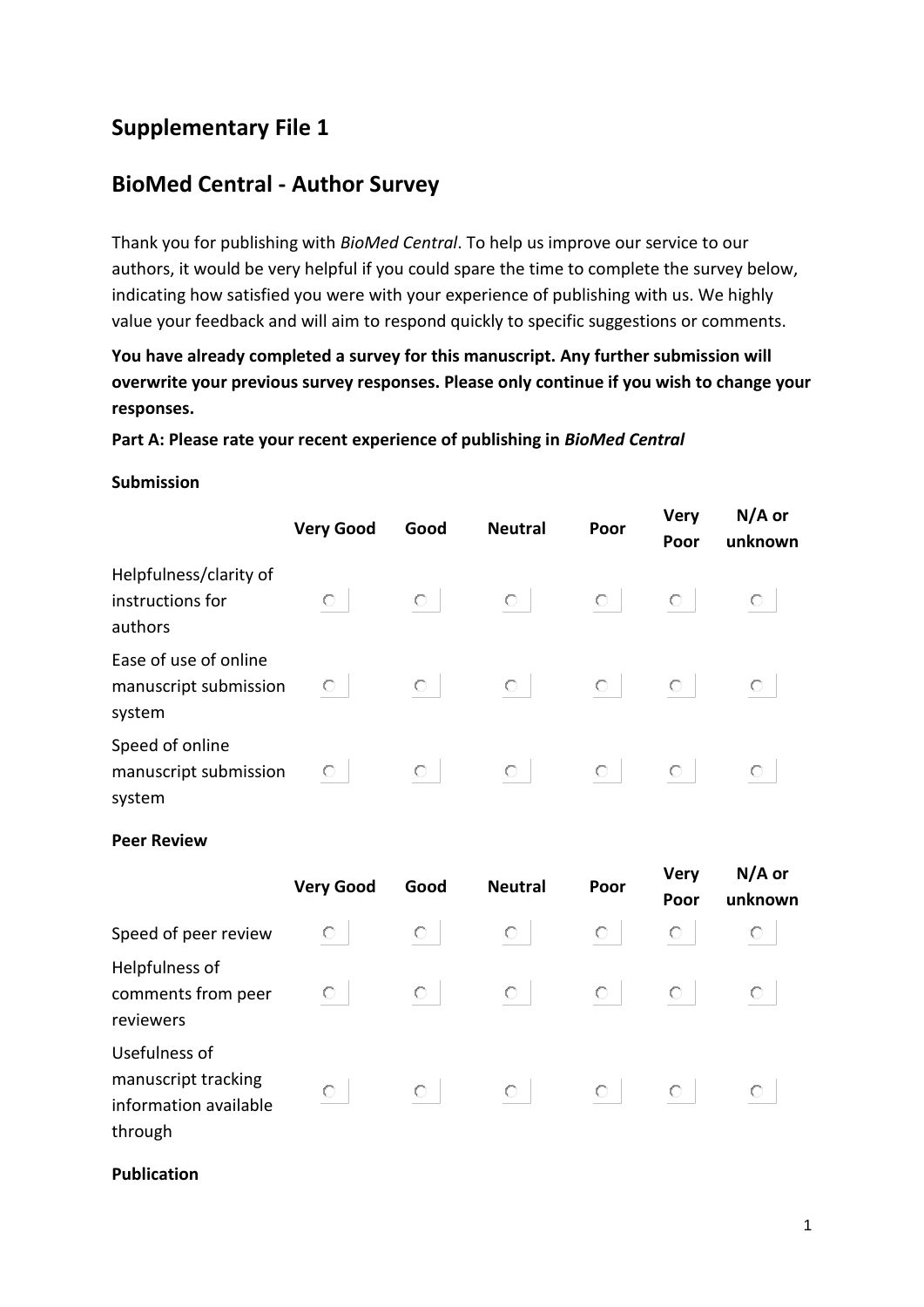|                                                                                                              | <b>Very Good</b> | Good    | <b>Neutral</b> | Poor    | <b>Very</b><br>Poor | $N/A$ or<br>unknown |
|--------------------------------------------------------------------------------------------------------------|------------------|---------|----------------|---------|---------------------|---------------------|
| Efficiency of pre-<br>acceptance formatting<br>checks process                                                | О                | $\circ$ | $\circ$        | $\circ$ | $\circ$             | $\circ$             |
| Efficiency of post-<br>acceptance processing<br>(HTML creation and<br>checking, and final PDF<br>generation) | О                | $\circ$ | $\circ$        | $\circ$ | $\circ$             | $\circ$             |
| Final appearance of<br>article (HTML and PDF<br>versions)                                                    | O                | $\circ$ | $\circ$        | $\circ$ | $\circ$             | $\circ$             |
| Final appearance of<br>figures and tables                                                                    | $\circ$          | $\circ$ | $\circ$        | $\circ$ | $\circ$             | $\circ$             |
| Speed with which<br>article is included in<br>PubMed and other<br>abstracting/indexing<br>services           | О                | $\circ$ | $\circ$        | $\circ$ | $\circ$             | O                   |
| Overall speed of<br>publication                                                                              | $\circ$          | $\circ$ | $\circ$        | $\circ$ | $\circ$             | $\circ$             |
| <b>Customer Service</b>                                                                                      |                  |         |                |         |                     |                     |
|                                                                                                              | <b>Very Good</b> | Good    | <b>Neutral</b> | Poor    | <b>Very</b><br>Poor | $N/A$ or<br>unknown |
| Helpfulness of<br>editorial staff                                                                            | O                | $\circ$ | $\circ$        | O       | O                   | O                   |
| The speed with which<br>editorial staff respond<br>to queries                                                | О                | O       | $\circ$        | $\circ$ | $\circ$             | $\circ$             |
| <b>Overall</b>                                                                                               |                  |         |                |         |                     |                     |
|                                                                                                              | <b>Very Good</b> | Good    | <b>Neutral</b> | Poor    | <b>Very</b><br>Poor | $N/A$ or<br>unknown |
| Quality of overall<br>experience                                                                             | $\circ$          | $\circ$ | $\circ$        | $\circ$ | $\circ$             | $\circ$             |

**Part B: General**